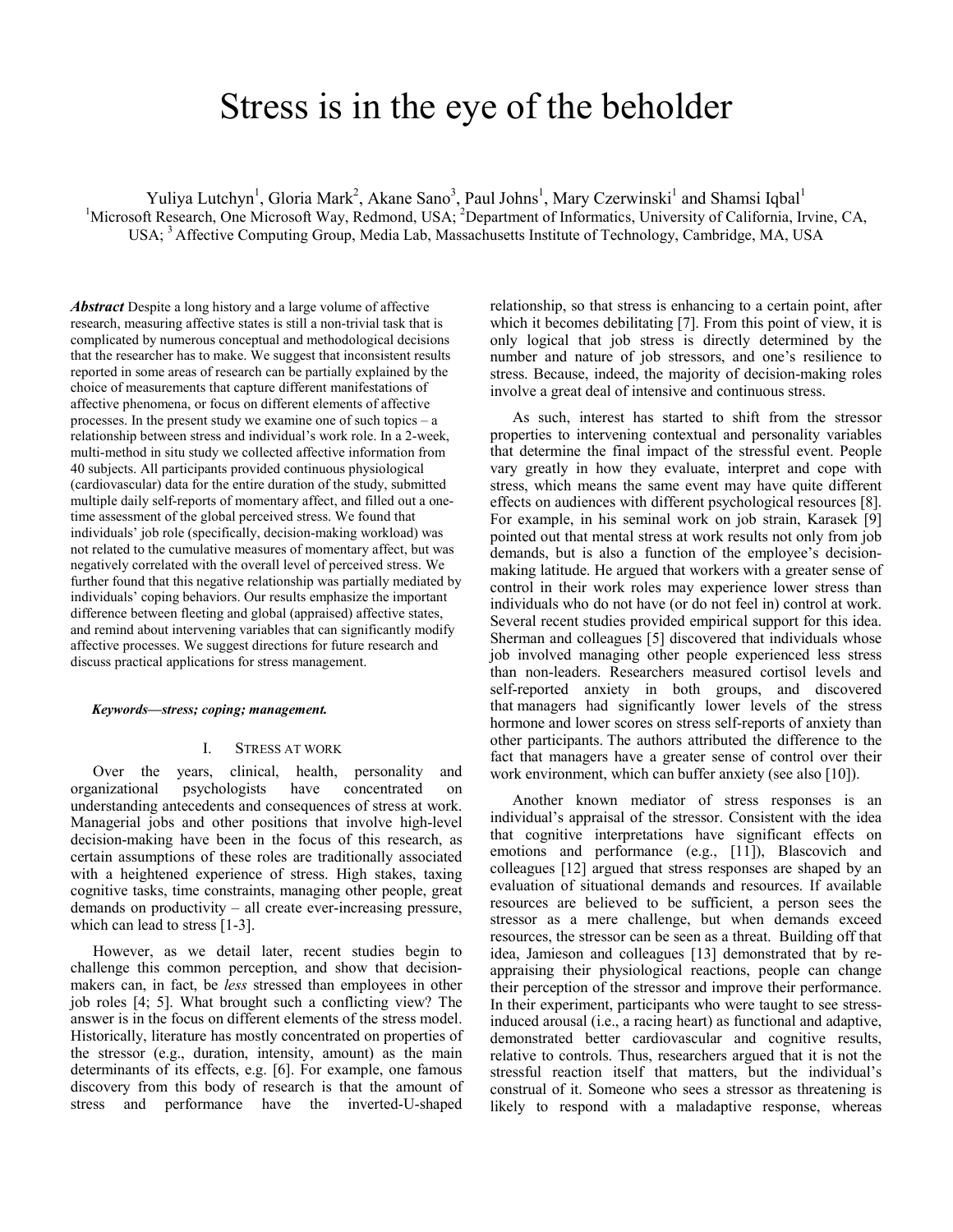someone who sees a stressor as a challenge is likely to be more resilient and respond in a more constructive manner.

Another team of researchers showed that such appraisals can be chronic, or trait-like [14]. Having a "stress-isdebilitating" mindset increases individuals' motivation to avoid stress, and makes them more likely to ruminate about debilitating outcomes. On the other hand, a "stress-isenhancing" mindset makes a person more likely to embrace stress, capitalize on its functional benefits (e.g., improved cognitive performance, productivity), and focus on adaptive coping behaviors. Which stress mindset a person holds could have a great impact on both physiological and behavioral outcomes.

### II. THE PRESENT STUDY

Building on the new stress literature, we aim to re-examine the relationship between job role and stress. As detailed above, current evidence is mixed. On one hand, it is well established that a large cognitive workload in high-stakes environments depletes one's psychological resources and can lead to stress. On the other hand, employees whose job role involves highlevel decision-making, are also likely to possess characteristics that are known to be effective stress buffers: a sense of control over their work environment, and, possibly, a more adaptive stress mindset. We hope to contribute to this controversial body of research by providing additional empirical evidence using multiple methods and measuring various facets of stress.

The second objective of this study is to explore variables that may have a mediating effect on the stress response in work environments. It was noted that, although a sense of control and stress appraisal are important, they are not exclusive determinants of stress impact, and more research is needed on this topic [5; 14]. We suggest that stress coping is another variable that may be important in this context, and aim to test its effect in the present work. Coping refers to the process of treating, or dealing with, stress symptoms, and can involve cognitive, affective, and behavioral tactics [15]. Coping efforts can be healthy or unhealthy, and directed at either the problem itself, or at the stress-induced negative affect. Healthy and problem-focused coping tactics are generally associated with better long-term psychological outcomes [16].

# *A. Participants and Procedure*

The study was conducted as a part of a larger project, HealthSense, where we are interested to examine factors that are associated with well-being in the workplace (n=40; 50% female). Participants were volunteers working in a research division of a large corporation, and represented different job roles: administrative support, engineering, and management. Participants were compensated with a \$250 gift card.

At the beginning of the study, participants filled out a survey with a number of demographic, personality and global stress measures. We then met with each participant individually to explain the study procedure, install the software, and instruct on how to use sensors. Participants were asked to be in the study for 10 full business days. During this time, physiological data was collected from a heart rate monitor worn around the chest and a FitBit. Participants were

asked to collect data throughout the day, and the logging ran continuously. In addition, we used experience sampling methodology to collect affective state throughout the day.

## *B. Measures*

*Job role* Studies that explore stress associated with managerial and other high-stake decision-making roles often define participants as managers (or leaders, etc.) based on a single job descriptor – does one's role involve managing other people? (e.g., [5]). This straightforward approach has practical benefits and is often valid. However, for more generalizable results, it is useful to consider a broader dimension descriptive of this job role. Karasek's Job Content Questionnaire (JCQ) [9] provides such a tool. The JCQ was designed to measure various psychosocial aspects of the job, and includes several umbrella subscales that can be used independently: job security, social support, job demands, and decision latitude. The latter subscale includes two constructs – skill discretion and decision authority – and was used in the present study as a measure of the decision latitude (i.e., the decision-making load). In contrast to the traditional leadership-based definition, it allows us to generalize our findings to a broader range of jobs that also involve complex decision-making in high-stakes environments (e.g., neurosurgeons). The instrument is composed of 9 items that capture skill discretion (e.g., "My job requires a high level of skill"), and decision authority (e.g., "I have a lot to say about what happens on my job"), all measured on a 4-point scale.

*Stress* To measure stress, researchers traditionally rely on self-reports and physiological indicators [e.g., 17]. Detailed comparison of the two is beyond the scope of this paper, but their main differences need to be highlighted. First, physiological measures represent objective indicators of arousal, because they are universal, instantaneous, and are difficult (heart rate) or impossible (cortisol level) for an individual to control. Self-reports, on the other hand, represent a subjective evaluation, a product of cognitive reappraisal of the situation. Second, the two approaches differ in the average time frame of evaluation. Physiological measures detect a fluctuating momentary arousal, whereas the majority of traditional stress self-report instruments (e.g., PSS [18], PHQ9 [19]) normally probe into more global, accumulated stress as perceived and reappraised by the participant.

To account for these differences, we employed several measures of stress. First, in the pre-study survey participants completed the Perceived Stress Scale (PSS) – a well-validated instrument designed to measure the overall level of the stress as appraised by the person [17]. The scale consists of 14 items and includes questions such as "In the last month, how often have you felt nervous and "stressed"? Second, we assessed stress via participants' cardiovascular activity: heart rate (HR), and heart rate variability (HRV) – commonly used and wellvalidated indicators of stress. Physiological data was obtained from the heart rate monitor that all the participants were asked to wear at all times for the entire duration of the study. Heart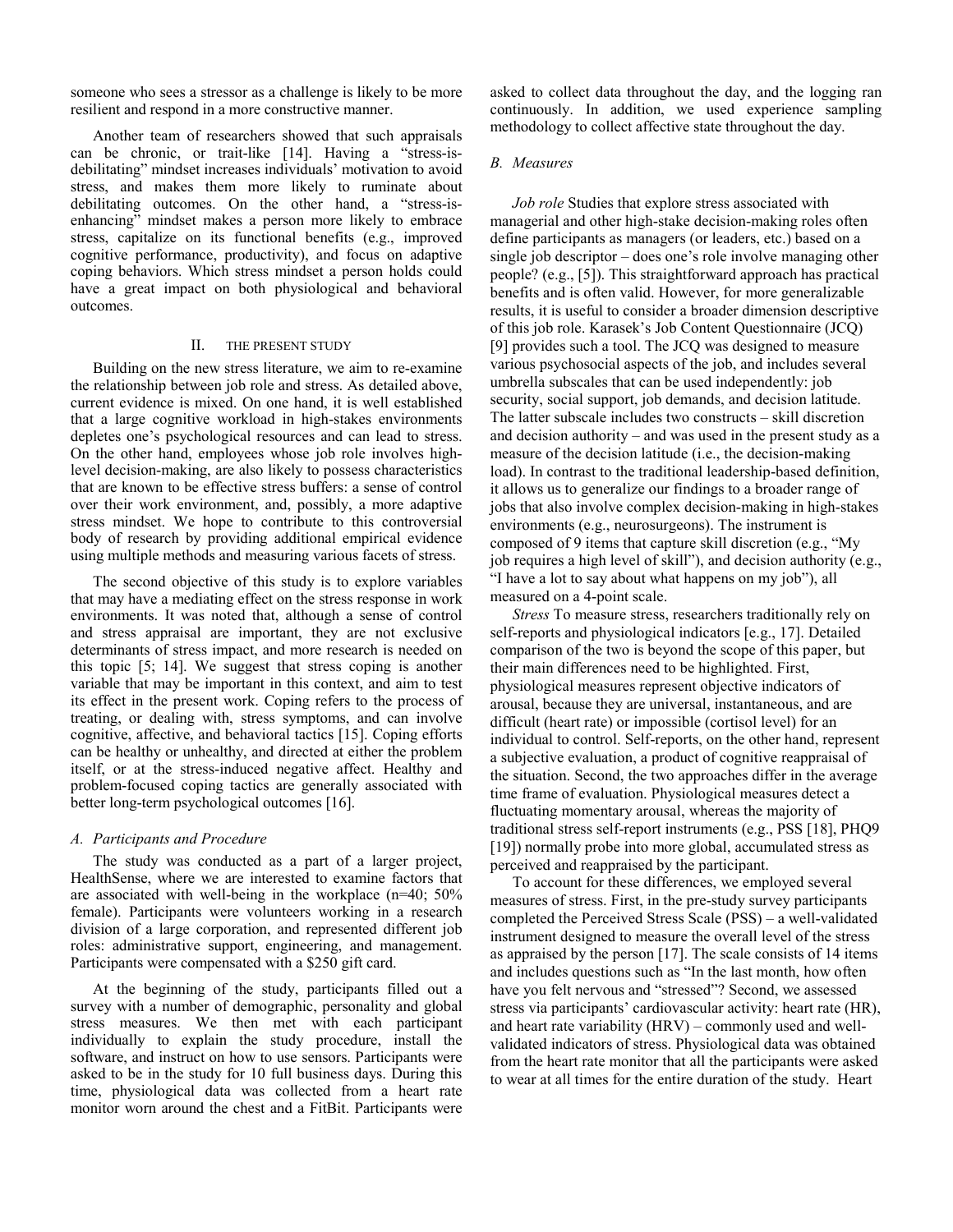rate variability was measured via root mean square of successive differences (RMSSD) between beat-to-beat

|                                             | Pumped  |          |
|---------------------------------------------|---------|----------|
|                                             |         |          |
| Negative                                    |         | Positive |
|                                             |         |          |
|                                             |         |          |
|                                             | Relaxed |          |
| How engaged are you with your current task? |         |          |

Fig. 1. Experience sampling probe

intervals [20]. Smaller values indicate greater stress. For all analyses, the raw values of the heart rate were used. Finally, we also collected participants' self-reports of momentary affective states. This was done through a small window that popped-up on the computer screen approximately 18 times each day. It presented participants with a 2x2 affect-arousal grid based on Russell's Circumplex model [21]. Valence, on the x-axis, ranges from negative (e.g., sad) to positive (e.g., happy), while arousal on the y-axis ranges from low (e.g., low energy) to high (e.g., high energy). The pop-up window prompted them to click with their cursor on the point on the 2x2 grid that best expressed their feeling "right now" (see Figure 1).

*Coping* Just like stress, coping is a broad construct that encompasses many behavioral, affective and cognitive processes. In the present study we used two different instruments that measured coping from different angles. The first is the inventory of coping strategies, i.e., various behaviors with which people respond to the feeling of stress [22]. The inventory of coping strategies was presented in the pre-study questionnaire, and included 11 healthy/adaptive (e.g., meditate, seek social support, focus on solving the problem) and 11 unhealthy/maladaptive (e.g., smoking, eating sugary foods, ignoring the problem) common stress coping tactics. Using a 5 point scale (*1=never* to *5=all the time*), participants indicated how often they used each of the 22 tactics to manage stress. Scores for healthy/adaptive (i.e., "good") and unhealthy/maladaptive (i.e., "bad") tactics were summed up to compute corresponding scores for each individual. It is important to note that good and bad coping are orthogonal, so that individuals may score high on both measures, low on both measures, or high on one but low on another. Indeed, the two dimensions were unrelated in our study (Pearson's  $r=-15$ ,  $p=.37$ ). The scores on these good and

bad coping inventories indicated individuals' chronic habits with regard to coping with stress.

| Factor         | Eigenvalue | % of Variance |
|----------------|------------|---------------|
|                | 2.60       | 32.46         |
| $\overline{2}$ | 1.78       | 22.21         |
| 3              | .90        | 11.25         |
| 4              | .75        | 9.36          |
| 5              | .69        | 8.62          |
| 6              | .59        | 7.31          |
| 7              | .43        | 5.37          |
| 8              | .28        | 3.46          |

**TABLE I. ESTIMATES OF EIGENVALUES ASSOCIATED WITH THE PRINCIPAL COMPONENTS OF THE COPING INVENTORY**

For a more detailed analysis, it was decided to also explore the effect of specific coping strategies (rather than the broad healthy/unhealthy classes of behavior). To identify such strategies, we used the above-mentioned inventory of 22 stress-coping behaviors. First, we explored all the behaviors and removed those that were unpopular  $(M \le 2.00; i.e.,$ irrelevant behaviors that are never or almost never performed by our sample, such as drug use), or correlated with fewer than three other items (i.e., weakly related to any single factor). The remaining items were analyzed using a principalcomponent factor analysis with varimax rotation (Table 1.) We identified two clusters of coping behaviors (the top two factors with eigenvalues greater than 1.00). The first factor included 4 items *(Cronbach's*  $\alpha$  = .73), and tapped into the participant's focus on the source of the stressor (e.g., "I confront my source of stress and work to change it"). We labeled it "problem-solving coping strategy". The second cluster included behaviors aimed at improving one's stressedinduced affect, such as "I eat more than usual" (4 items, *Cronbach's*  $\alpha$  *= .66*). We labeled this strategy "emotionmanagement". The two factors should not be seen as opposite to each other, as usage of problem-solving tactics does not exclude mood repair work, and vice versa (cf. [23]). A person can actively engage in both types of coping, use only one of them, or use both sporadically. For further analysis, we computed participants' scores on both of these scale items, and used them as an additional measure for a more nuanced analysis of stress coping. Correlational analysis confirmed that the two dimensions were not just the opposite sides of the same coin, but were, indeed, unrelated: Pearson's r=-.20, p=.21. Thus, individual's stress coping was captured by four unrelated measures: scores on the maladaptive and adaptive coping inventories, and scores on the problem-solving and emotion-management coping scales.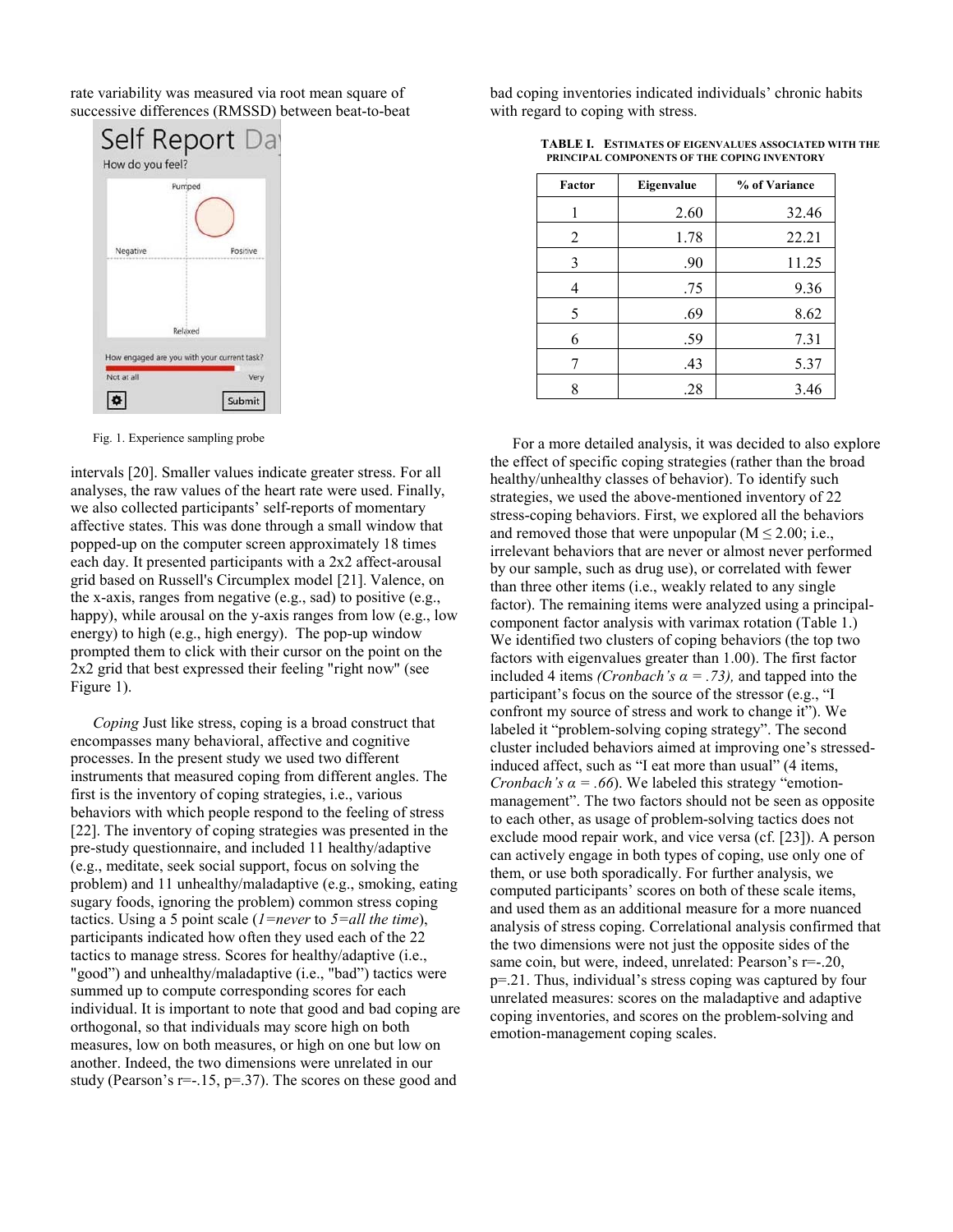## III. RESULTS

Prior to analysis, daily median values of physiological and self-reported affect were averaged across all days to compute a single score on each of these measures for each participant. This approach is based on the idea that the overall, global affective state represents a cumulative effect of momentary states aggregated over time [24]. It was decided that median values are most representative of the person's typical daily stress, as they are most robust to the episodes of uncharacteristically high or low arousal.

Next, we measured Pearson's correlations between decision latitude score and other variables of interest: global perceived stress, averaged daily self-reported affect (arousal and valence), averaged daily physiological affect (HR and HRV/RMSSD), and scores on four coping measures (adaptive/maladaptive, and problem/emotion-oriented). Results are presented in Table 2. Overall, momentary measures of participants' affective states – both self-reported and physiological – were not related to the decision-latitude score: how people felt throughout the day, on average, did not depend on their job role. There was, however, a significant negative correlation with PSS, meaning that participants with greater decision-making responsibilities actually felt less

**TABLE II. CORRELATION BETWEEN DECISION LATTTUDE SCORES WITH AFFECT AND COPING MEASURES**

|                         | <b>DLS</b> |
|-------------------------|------------|
| <b>PSS</b>              | $-51*$     |
| Self-reported arousal   | $-.18$     |
| Self-reported valence   | .32        |
| Heart rate              | $-27$      |
| <b>RMSSD</b>            | .08        |
| Maladaptive coping      | $-36*$     |
| Adaptive coping         | .30        |
| Problem-oriented coping | $.49**$    |
| Emotion-oriented coping | $-06$      |

 $*p<.05$   $*p<.01$ 

stressed in general – likely an indicator of successful stress management. We also found that decision-making scores were negatively related to maladaptive coping and positively related to problem-oriented coping. To test whether these relationships explain (at least partially) the lower level of global stress in decision-makers, we next conducted mediation analyses using the bootstrapping method with bias-corrected confidence estimates [25]. The 95% confidence interval of the indirect effect was obtained with 1000 bootstrap samples.

Decision latitude scores were negatively associated with maladaptive coping  $(\beta = -14, t(38)) = -2.37, p < 0.05$ , which, in turn, was positively related to PSS ( $\beta$  =.31, t(37)=2.17, p<.05). The effect of decision latitude score on PSS was partially mediated by maladaptive coping (indirect effect:  $\beta$  = -.20, t(38)=-.3.62, p<.01; direct effect  $\beta$  = -.15, t(37)= -.2.76, p<.01; 95% CI =  $-.121$  to  $-.004$ ; Fig. 2).



Fig. 2. Mediating effect of maladaptive and problem-solving coping habits on the relationship between decision-making scores (DMS) and PSS.

From the exploratory correlational analysis, we also saw that individuals' usage of problem-focused (but not emotionrepair) coping tactics was positively related to decision latitude scores. We conducted another mediation analysis to see whether this coping trait also contributed to lower level of global stress (Fig. 2). Decision latitude (decision-making) scores were positively associated with problem-focused coping (β = .03, t(38) = 3.50, p < .001), which, in turn, was negatively related to PSS (β = -1.65, t(37)= -1.63, p < 10). The effect of decision latitude scores on PSS was partially mediated by maladaptive coping (indirect effect:  $\beta = -20$ , t(38)=-.3.62, p <.01; direct effect  $\beta$  = -.15, t(37)= -.2.41, p <.05; 95% CI =  $-0.271$  to  $-0.023$ ; Fig. 2).

## IV. DISCUSSION

Our multi-method study provides evidence that individual's job role – more specifically, job decision latitude – is significantly associated with global (PSS), but not cumulative measure of fleeting affective states. When we considered physiological data and continuous daily self-reports, we found no indication that decision-makers are stressed more or less than other employees. However, the scores on PSS – a global cognitive measure of reappraised stress – were negatively related to the decision-making scores. This finding supports some recent reports showing that individuals in leadership positions are less stressed than non-leaders [5]. Our results provide some insight into the nature of job-stress relationship, and carry important implications.

First, stress researchers should be mindful about what tools they use to capture stress, as different manifestations of stress represent conceptually different phenomena. For example, the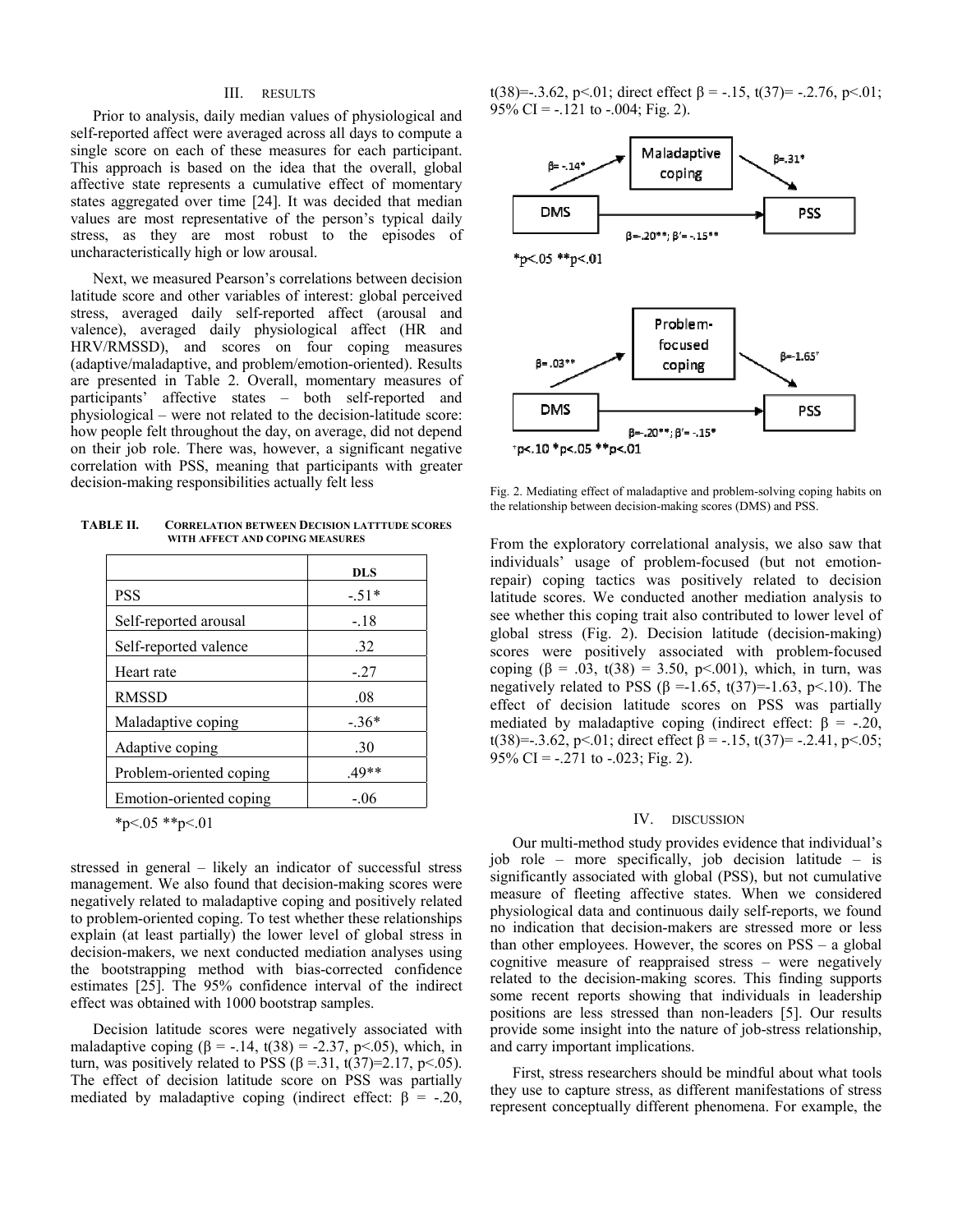level of cortisol or heart rate are objective measures of momentary anxiety, but can be poor predictors of individual's subjective perception of the overall stress level. Similarly, objective measures of global stress (e.g., List of recent experiences, [26]) may not capture individual's perceived (reappraised) stress as reported in PSS or PHQ9. Conceptual and operational definitions of stress, as well as specific tools used to capture it, will greatly determine findings. The present study is a good illustration of this, and our mixed findings suggest that inconsistency of results reported in other works on job stress can be (at least partly) explained by methodological choices of the researchers.

Second, our results highlight the importance of various intervening variables that can play a significant role in the stress-outcome process. For example, we found that decisionmakers whose jobs are traditionally perceived as stressful [2], actually perceived themselves less stressed in general, and that this re-appraisal was partially explained by their coping behavior. It is important to add that our results do not prove causality in these trends. Successful coping skills and lower global stress may both cause and result from one's job role. Individuals who are already effective at coping and/or less stressed (due to a variety of other factors) may be better equipped to compete on the job and, as a result, more likely to be selected into managerial positions. Alternatively, certain job roles may train one to become particularly effective at problem-solving and coping, which, in combination with greater sense of control and other circumstances, will confer great mental health despite multiple episodes of intensive stress at work.

Finally, our findings have implications for the general stress-management. The traditional view of stress is that of a debilitating factor that has to be eliminated, or, at least, reduced. Indeed, stress has been linked to a variety of negative health, work performance [27], and mental health outcomes [28; 29]. However, it is important to remember that stress can be also empowering (after all, it evolved as an adaptive mechanism [30-33]), and that it is not the stress itself, but reaction to stress, that really makes an impact. It is almost impossible to avoid or substantially reduce stress in our lives, but how one construes stressful events, and what one does with their consequences, is to a great degree under personal control and is a more realistic target for stress-management.

In ours study, we found that one of the ways in which decision-makers reduced their accumulated daily stress was through successful coping. Interestingly, it was not the amount of adaptive coping, but the amount of maladaptive coping that mattered. In other words, it seems more important *not* to do unhealthy things than to do healthy ones. This is possibly due to additional physiological and psychological costs that maladaptive coping carries. Further, we found that individual's coping style – specifically, one's scores on problem-oriented, but not emotion-oriented, coping habits – was also predictive of the global stress level. We can only speculate, but it might be that funny cat videos and breathing exercises are only helpful inasmuch as they provide momentary emotional gratification, but they might not influence the general, baseline stress level. Future research will need to examine this directly.

#### **REFERENCES**

- [1] Lazarus, R. S., & Folkman, S. (1984). Stress, appraisal and coping. New York, NY: Springer.
- [2] Levinson H. (1981). When executives burn out. Harvard Business Review, 59:73–81
- [3] Vohs, K. D., Baumeister, R. F., Schmeichel, B. J., Twenge, J. M., Nelson, N. M., & Tice, D. M. (2014). Making choices impairs subsequent self-control: a limited-resource account of decision making, self-regulation, and active initiative.
- [4] Cohen S, et al. (2006) Socioeconomic status, race, and diurnal cortisol decline in the Coronary Artery Risk Development in Young Adults Study. Psychosomatic Medicine, 68, 41–50.
- [5] Sherman, G. D., Lee, J. J., Cuddy, A. J., Renshon, J., Oveis, C., Gross, J. J., & Lerner, J. S. (2012). Leadership is associated with lower levels of stress. *Proceedings of the National Academy of Sciences*, *109*(44), 17903-17907.
- [6] Holmes, T. H., & Rahe, R. H. (1967). The social readjustment rating scale. *Journal of psychosomatic research*, *11*(2), 213-218.
- [7] Alpert, R., & Haber, R. N. (1960). Anxiety in academic achievement situations. *The Journal of Abnormal and Social Psychology*, *61*(2), 207.
- [8] Taylor SE, Kemeny ME, Reed GM, Bower JE, Gruenewald TL (2000) Psychological resources, positive illusions, and health.
- [9] Karasek RA (1979) Job demands, job decision latitude, and mental strain: Implications for job redesign. Administrative Science Quarterly 24:285–308.
- [10] Smith PM, Frank JW, Bondy S, Mustard C. (2008) Do changes in job control predict differences in health status? Results from a longitudinal national survey of Canadians. Psychosomatic Medicine, 70:85–91
- [11] Gross JJ. Antecedent- and response-focused emotion regulation: Divergent consequences for experience, expression, and physiology. Journal of Personality & Social Psychology. 1998, 74:224– 237.
- [12] Blascovich J, Mendes WB, Hunter S, Salomon K. Social 'facilitation' as challenge and threat. Journal of Personality & Social Psychology. 1999; 77:68–77.
- [13] Jamieson, J. P., Nock, M. K., & Mendes, W. B. (2012). Mind over matter: reappraising arousal improves cardiovascular and cognitive responses to stress. *Journal of Experimental Psychology: General*, *141*(3), 417.
- [14] Crum, A. J., Salovey, P., & Achor, S. (2013). Rethinking stress: The role of mindsets in determining the stress response. *Journal of Personality and Social Psychology*.
- [15] Penley, J. A., Tomaka, J., & Wiebe, J. S. (2002). The association of coping to physical and psychological health outcomes: A meta-analytic review. *Journal of behavioral medicine*, *25*(6), 551-603.
- [16] Thoits, P. A. (1995). Stress, coping, and social support processes: Where are we? What next?. *Journal of health and social behavior*, 53-79.
- [17] Sano, A., & Picard, R. W. (2013, September). Stress recognition using wearable sensors and mobile phones. In *Affective Computing and Intelligent Interaction (ACII), 2013 Humaine Association Conference on* (pp. 671-676). IEEE
- [18] Cohen, S., Kamarck, T., & Mermelstein, R. (1983). A global measure of perceived stress. *Journal of health and social behavior*, 385-396.
- [19] Kroenke, K., & Spitzer, R. L. (2002). The PHQ-9: a new depression diagnostic and severity measure. *Psychiatr Ann*, *32*(9), 1-7.
- [20] Acharya, U.R., Joseph, K.P., Kannathal, N., Lim, C.M., and Suri, J.S. Heart rate variability: A review. *Med & Bio Engin & Comp* 44, 12 (2006), 1031–1051.
- [21] Russell, J. (1980). A Circumplex model of affect. *Journal of Personality and Social Psychology*, 39, 1161-1178.
- [22] Boyers, J. Coping Styles Questionnaire, 1999 as cited in Shirahatti, S., Kazi, M., Bhosale, A., Panchawadkar, D., & Diwanay, S. (2013). Developing a Curriculum for "Learning Stress Coping Skills". *Journal of Medical and Health Sciences*, *2*(3), 16-30.